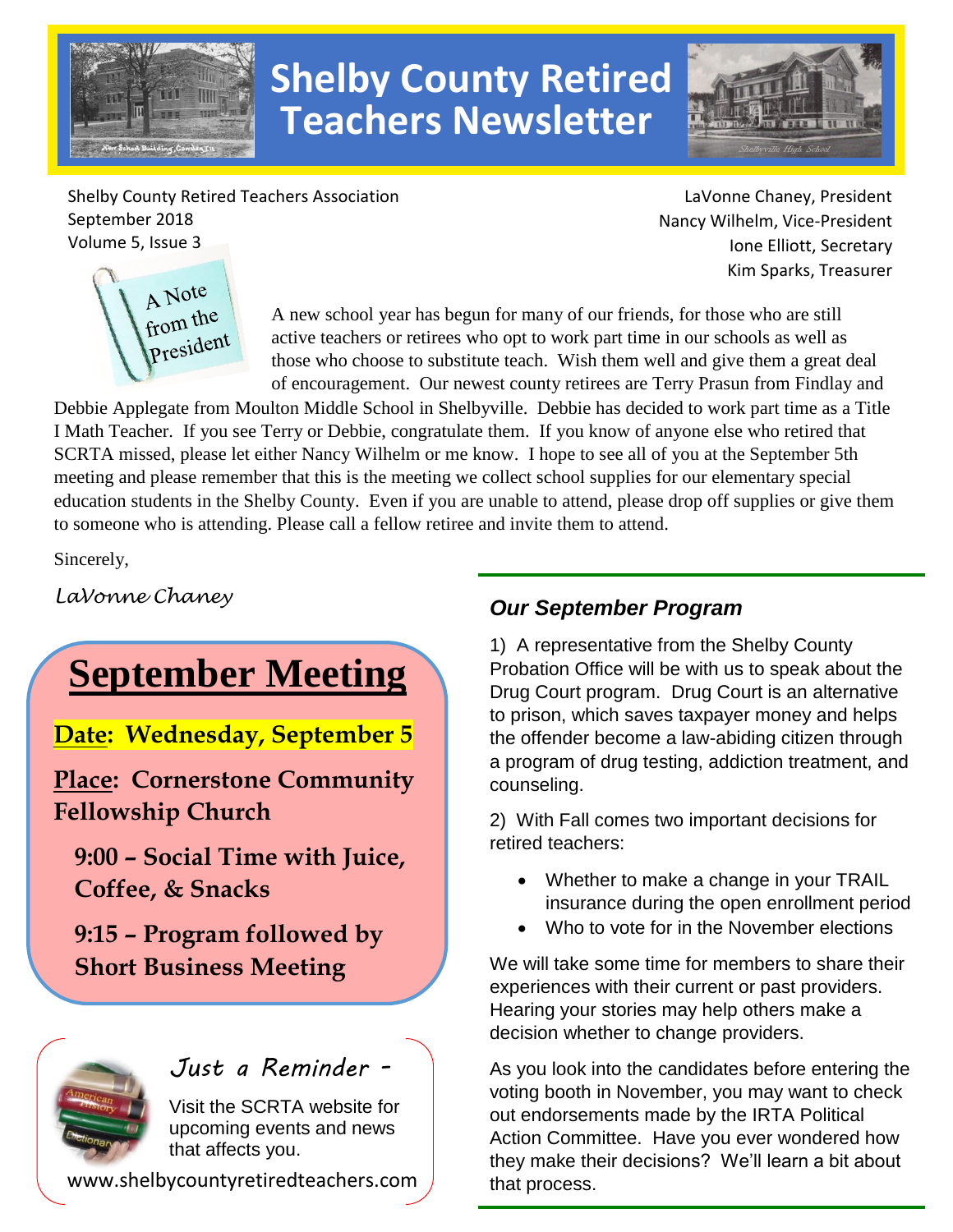

## June Meeting

Three SCRTA Members – Ione Elliott, Bud Wilhelm, and Nancy Wilhelm attended the Area V Conference in June at Effingham Junior High School. Besides enjoying a great lunch and raffle prizes, they heard speakers who addressed issues of importance to our members.

Our Area Representative Jim Barr (top right) opened the meeting with a new video which you can view on the website. President Roger Hampton (bottom right) then spoke about IRTA's vision for 2018-19. Following were IRTA Executive Director Jim Bachman giving a legislative update, Vice-President John Flaherty on IRTAPAC, and TRS Trustee Dan Winter on the state of the Teacher Retirement System. We also learned about new member benefits, the Foundation, and membership recruitment. During the Foundation presentation we saw a familiar face on one of the slides – Mary Lou Brehmer, a retired teacher who works part time at Main Street School in Shelbyville. She was the recipient of one of the Foundation grants this year.

If you have questions about information from the conference, we can discuss them at our September meeting.





**Our November meeting is at 9:00 a.m. on Wednesday, November 7 at Cornerstone Community Fellowship.**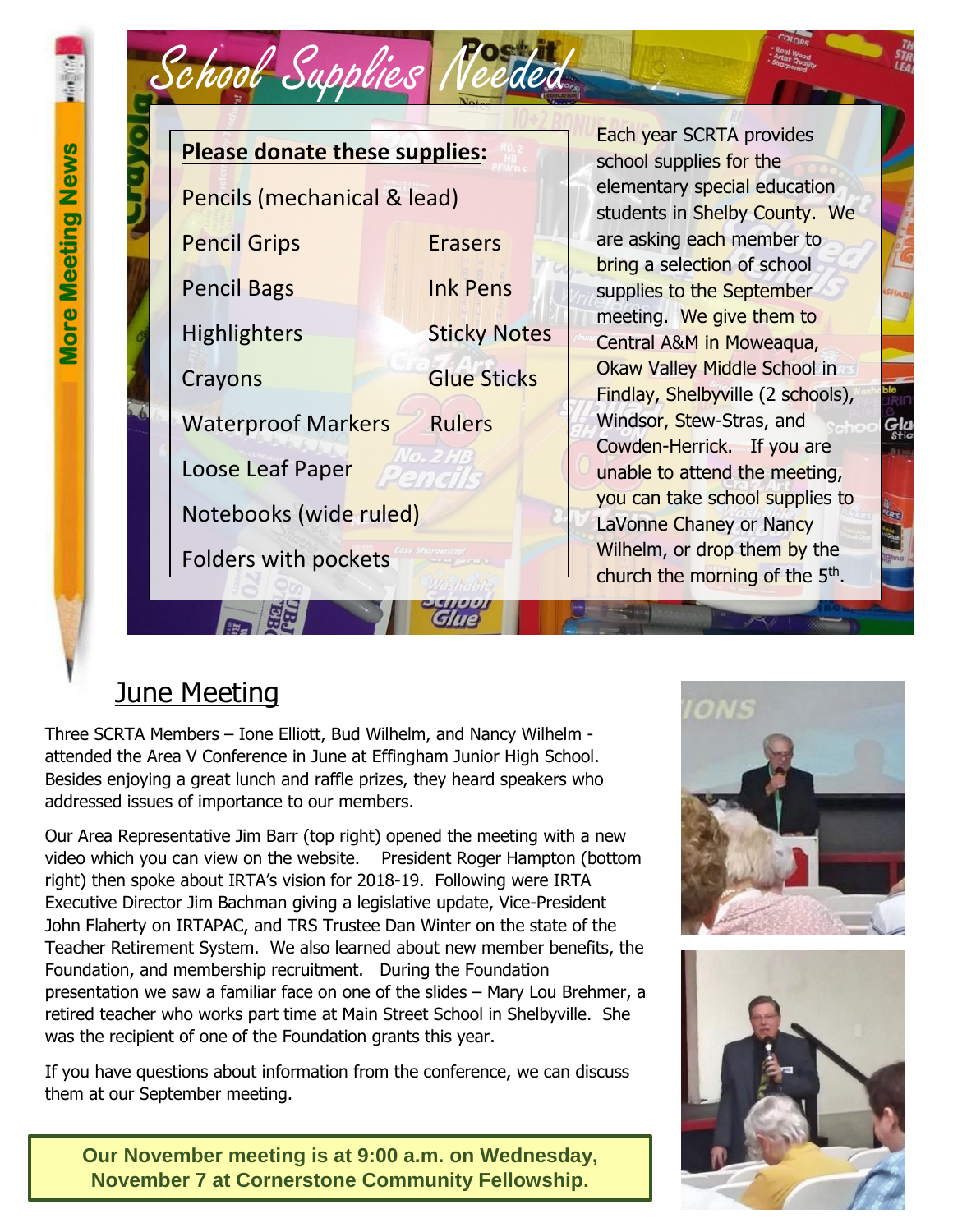Legíslatíve

Contact information for Representative Brad Halbrook and Senator Chapin Rose can be found in your Unit Directory at our website [www.shelbycountyretiredteachers.com](http://www.shelbycountyretiredteachers.com/) (select LEGISLATION). Numbers do make a difference to legislators. Remember to contact them before important legislation as well as thank them afterward.

#### **Good News for Retirees!**

On August 21, 2018 Governor Rauner signed into law SB3046 (Public Act 100-1017). SB3046 was an initiative of IRTA's. The bill provides that on and after the effective date of this amendatory Act, eligible TRS benefit recipients and TRS dependent beneficiaries may elect to participate in TRIP (this includes participants in TRAIL) if they previously opted out of the program. The bill provides that the election must be made during the benefit recipient's annual open enrollment period, subject to specified conditions. SB3046 becomes effective immediately. Senator Manar and Representative Gordan-Booth were the main sponsors of this legislation. In addition there were several other representatives and senators that co-sponsored the legislation.

On June 29, 2018 the Governor signed into law HB5627. HB5627 was an IRTA initiative that increases the amount of employment as a teacher that a retired teacher may perform without impairing the retirement status; allows 120 paid days or 600 paid hours in a school year, but not more than 100 paid days in the same classroom. The law became effective July 1, 2018.

And remember, for a quick and easy way to contact your legislators, go to **Voter Voice** on the IRTAonline website. There you will find information on pending legislation. If you click on a bill, it will take you to a pre-written letter which you may change/personalize in any way you like. Then all you have to do is hit SEND.

#### **NEWS FROM TRS**

The long-range rate-of-return for the TRS investment portfolio was 8.3 percent for fiscal year 2018, which beat the System's assumed return of 7 percent. The TRS portfolio totals \$51.3 billion. Assets have increased 80 percent in 10 years.

#### **Are you a member of the +\$100,000 Salary and Pension Club?**

**Issue:** In recent weeks, a new website identifying 30,000 TRS members as a "\$100,000+ Salary & Pension Club" has been circulated via social media and several news sites.

**Discussion:** The website was created by the OpenTheBooks.com watchdog organization. In Forbes magazine, the group said that Illinois is home to "the most out-of-control" and "corrupted... education pay-and-pension systems..." However, a closer look at the numbers shows that membership in this "\$100 K Club" was the exception for Illinois teachers, not the rule.TRS provided the group with records through a Freedom of Information Act request. There were 30,492 active or retired TRS members in 2017 who either received a salary or a pension of \$100,000 or more. But here's what OpenTheBooks.com chose not to mention:

 There were a total of 268,608 active and retired TRS members in 2017. Therefore, the \$100 K Club comprised just 11.4 percent of these TRS members. In other words, 88.6 percent of active and retired teachers in Illinois were not members of the \$100 K Club.

 School districts throughout Illinois paid 18,760 teachers a salary of \$100,000 or more in 2017, out of a total of 160,488 active members.

- There were 11,732 retired members receiving a pension of \$100,000 or more in 2017 out of a total of 108,120.
- The average active TRS member salary in 2017 was \$71,773. The average TRS pension in 2017 was \$54,180.

The website created by the OpenTheBooks.com enables anyone to search a map of Illinois and pinpoint all TRS members who received either a salary or a TRS pension of \$100,000 or more in 2017. TRS did not provide OpenTheBooks.com with any member addresses or other personally identifiable information, but was required by the FOIA law to sort member salary and pension information by the school districts where active members were employed and by the last districts that employed retired members.